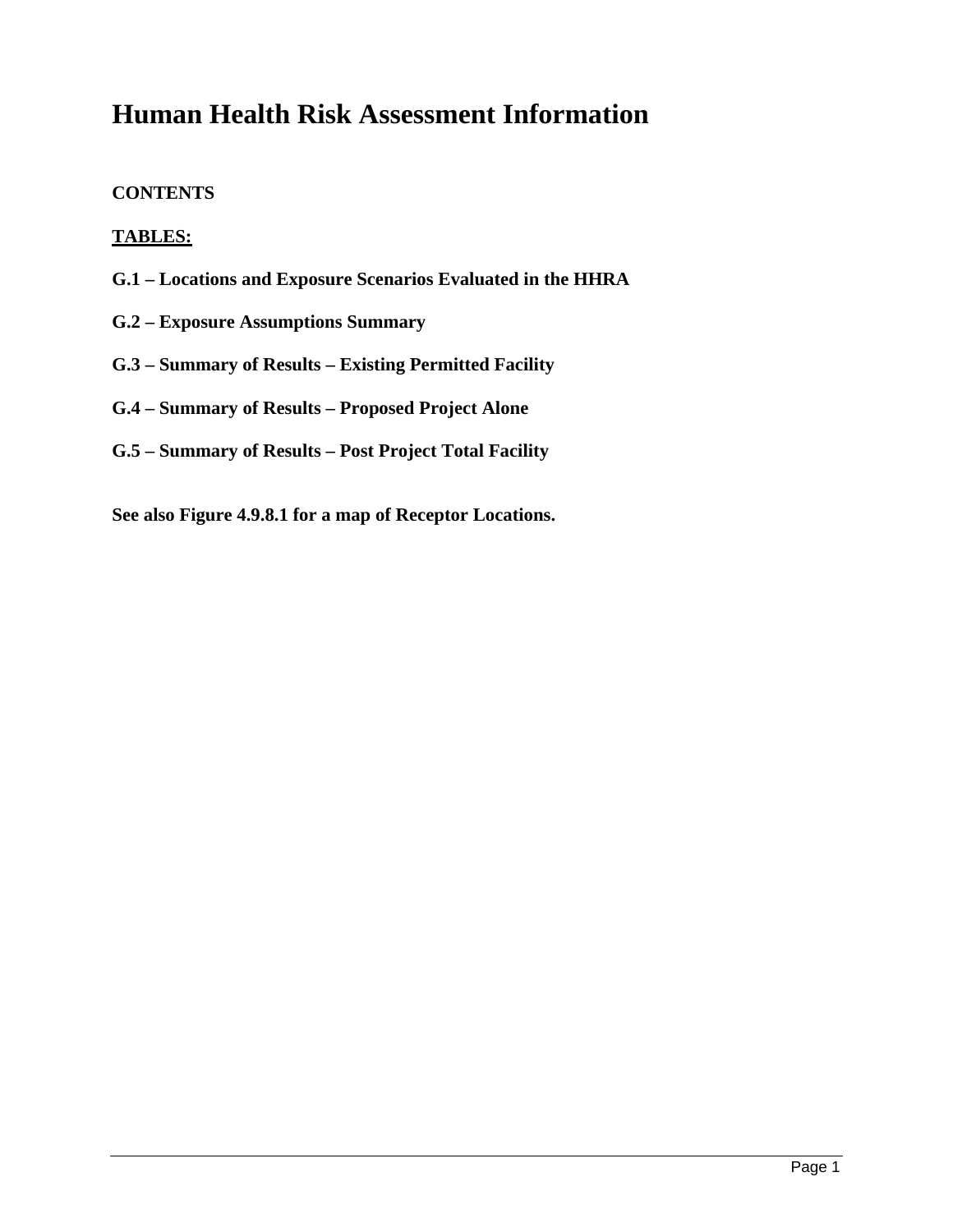#### **TABLE Appendix G.1 - LOCATIONS AND EXPOSURE SCENARIOS EVALUATED IN THE HHRA Exposure Scenario Analyzed at Each Location**

| <b>Basic Exposure</b><br><b>Scenario</b>    | <b>Resident</b>       | <b>Resident</b> | <b>Farmer</b>             | Why was<br>receptor<br>located here?                                   | <b>Notes</b>                                      |
|---------------------------------------------|-----------------------|-----------------|---------------------------|------------------------------------------------------------------------|---------------------------------------------------|
| Fish<br>Consumption<br>scenario<br>assessed | Recrea-<br>tional     | <b>High</b>     | Recrea-<br>tional         |                                                                        |                                                   |
| <b>Location</b><br>(Receptor)#              |                       |                 |                           |                                                                        |                                                   |
| 3                                           | X                     |                 |                           |                                                                        | <b>Potential Future Land Use</b>                  |
| $\overline{4}$                              | $\mathbf X$           |                 |                           |                                                                        | Potential Future Land Use                         |
| 6                                           | $\overline{\text{X}}$ |                 |                           |                                                                        |                                                   |
|                                             |                       |                 |                           |                                                                        | <b>Current Nursing Home Location</b><br>(Hibbing) |
| $\overline{7}$                              |                       |                 |                           |                                                                        | Potential Future Land Use                         |
| 10                                          | $\frac{X}{X}$         |                 |                           |                                                                        | <b>Current Day Care Location (Hibbing)</b>        |
| 11                                          | $\mathbf X$           |                 |                           |                                                                        | Potential Future Land Use                         |
| 12                                          | X                     |                 |                           |                                                                        | <b>Current School Location (Keewatin)</b>         |
| 13                                          | $\mathbf X$           |                 |                           |                                                                        | <b>Potential Future Land Use</b>                  |
| 14                                          | $\overline{\text{X}}$ |                 |                           | <b>Potential Future Land Use</b>                                       |                                                   |
| 15                                          | $\mathbf X$           |                 |                           | Potential Future Land Use                                              |                                                   |
| 18                                          | $\overline{X}$        |                 |                           | <b>Potential Future Land Use</b>                                       |                                                   |
| $\mathbf{1}$                                |                       | X               |                           | Potential                                                              |                                                   |
|                                             |                       |                 |                           | <b>Future Land</b><br>Use                                              | Assumed to Fish at<br>Horsehead Lake              |
| $8\,$                                       |                       | $\mathbf X$     |                           | Potential<br><b>Future Land</b><br>Use                                 | Assumed to Fish at<br><b>Kelly Lake</b>           |
| 17                                          |                       | X               |                           | Current School Location (Nashwauk),<br>Assumed to Fish at O'Brien Lake |                                                   |
| 21                                          |                       | X               |                           | Potential<br><b>Future Land</b><br>Use                                 | Assumed to Fish at<br>Swan Lake                   |
| 22                                          |                       | X               |                           | Current<br>Residential<br>Location                                     | Assumed to Fish at<br>Coons Lake                  |
| $\overline{2}$                              |                       |                 | $\mathbf X$               |                                                                        | Potential Future Land Use                         |
| $\overline{5}$                              |                       |                 | $\mathbf X$               |                                                                        | Potential Future Land Use                         |
| 9                                           |                       |                 | $\overline{\text{X}}$     |                                                                        | <b>Potential Future Land Use</b>                  |
| 16                                          |                       |                 | $\mathbf X$               |                                                                        | Potential Future Land Use                         |
| 19                                          |                       |                 | $\mathbf X$               |                                                                        | Potential Future Land Use                         |
| 20                                          |                       |                 | $\boldsymbol{\mathrm{X}}$ |                                                                        | Potential Future Land Use                         |

No 'Farmer' 'High' fish consumption pathway is analyzed because the combination of consumption assumptions in that case would result in an excessive calorie diet

.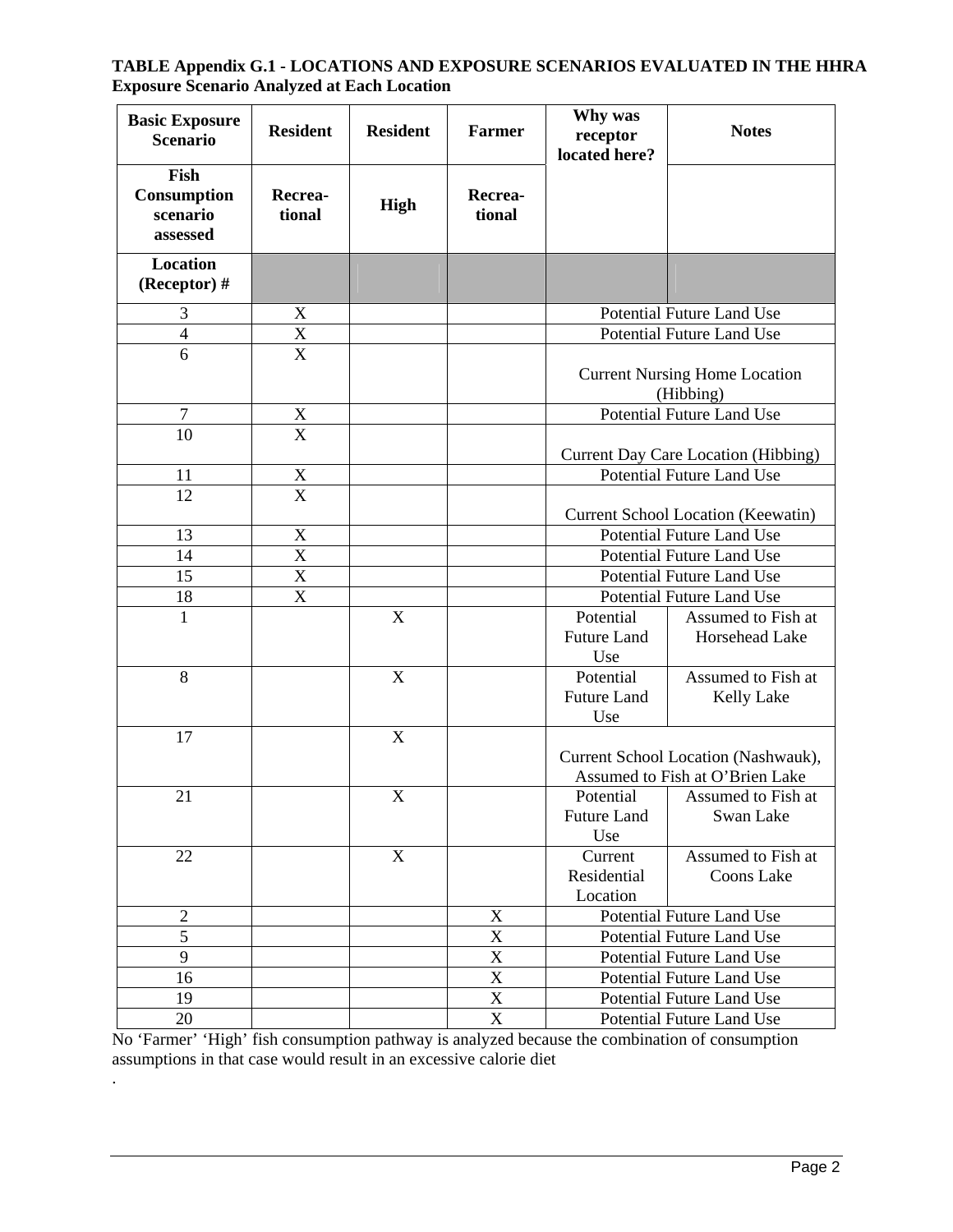| <b>Residential Parameter (Adult)</b> | <b>Adult MEI</b>      | <b>Adult MCTE</b> |  |
|--------------------------------------|-----------------------|-------------------|--|
|                                      | (Maximum Exposed      | (Maximum Central  |  |
|                                      | Individual)           | Tendency)         |  |
| Body Weight                          | 71.8 pounds           | 71.8 pounds       |  |
| Exposure Duration (years at the      | 70 years              | 12 years          |  |
| location)                            |                       |                   |  |
| Exposure Frequency (days per year)   | 365 days per year     | 226 days per year |  |
| Exposure Time (hours per day)        | 24 hours per day      | 1.5 hours per day |  |
|                                      |                       | (outside)         |  |
| <b>Inhalation Rate</b>               | 0.83 cubic meters per | $0.63$ m $3$ /hr  |  |
|                                      | hour $(m3/hr)$        |                   |  |
| Eggs - % exposed                     | 100 percent (%)       | 100%              |  |
| Vegetables - % exposed               | 100%                  | 25%               |  |
| Chicken - % exposed                  | 100%                  | 100%              |  |
| Soil - % exposed                     | 100%                  | 100%              |  |
| <b>Farmer Parameter (Adult)</b>      | <b>Adult MEI</b>      | <b>Adult MCTE</b> |  |
| <b>Body Weight</b>                   | 71.8 pounds           | 71.8 pounds       |  |
| Exposure Duration (years at the      | 70 years              | 12 years          |  |
| location)                            |                       |                   |  |
| Exposure Frequency (days per year)   | 365 days per year     | 226 days per year |  |
| Exposure Time (hours per day)        | 24 hours per day      | 1.5 hours per day |  |
|                                      |                       | (outside)         |  |
| <b>Inhalation Rate</b>               | $0.83$ m $3$ /hr      | $0.63$ m $3$ /hr  |  |
| Eggs - % exposed                     | 100%                  | 25%               |  |
| Vegetables - % exposed               | 100%                  | 25%               |  |
| Chicken - % exposed                  | 100%                  | 25%               |  |
| Soil - % exposed                     | 100%                  | 100%              |  |
| Beef - % exposed                     | 100%                  | 25%               |  |
| Pork - % exposed                     | 100%                  | 25%               |  |
| Fish - % exposed                     | 100%                  | 25%               |  |
| Fish Consumption -                   |                       |                   |  |
| - Recreational Level                 | 0.4 pounds/week       | 0.4 pounds/week   |  |
| - High Level                         | 3 pounds/week         | 3 pounds/week     |  |
| Milk - % exposed                     | 100%                  | 25%               |  |

### TABLE Appendix G.2 - EXPOSURE ASSUMPTIONS SUMMARY<sup>1, 2,3</sup>

<sup>1</sup>% exposed means the % exposed to emissions from the assessed scenario (current facility, proposed project, etc.). If a food item is not listed the exposure is -0-. % exposed is equal to the % of the listed food item assumed to be home grown.

 $2$ See report for a full list of detailed exposure assumptions. Some exposures included in the analysis are not included above.

<sup>3</sup>See Chapter 4.9.8 for information on MCTE and MEI.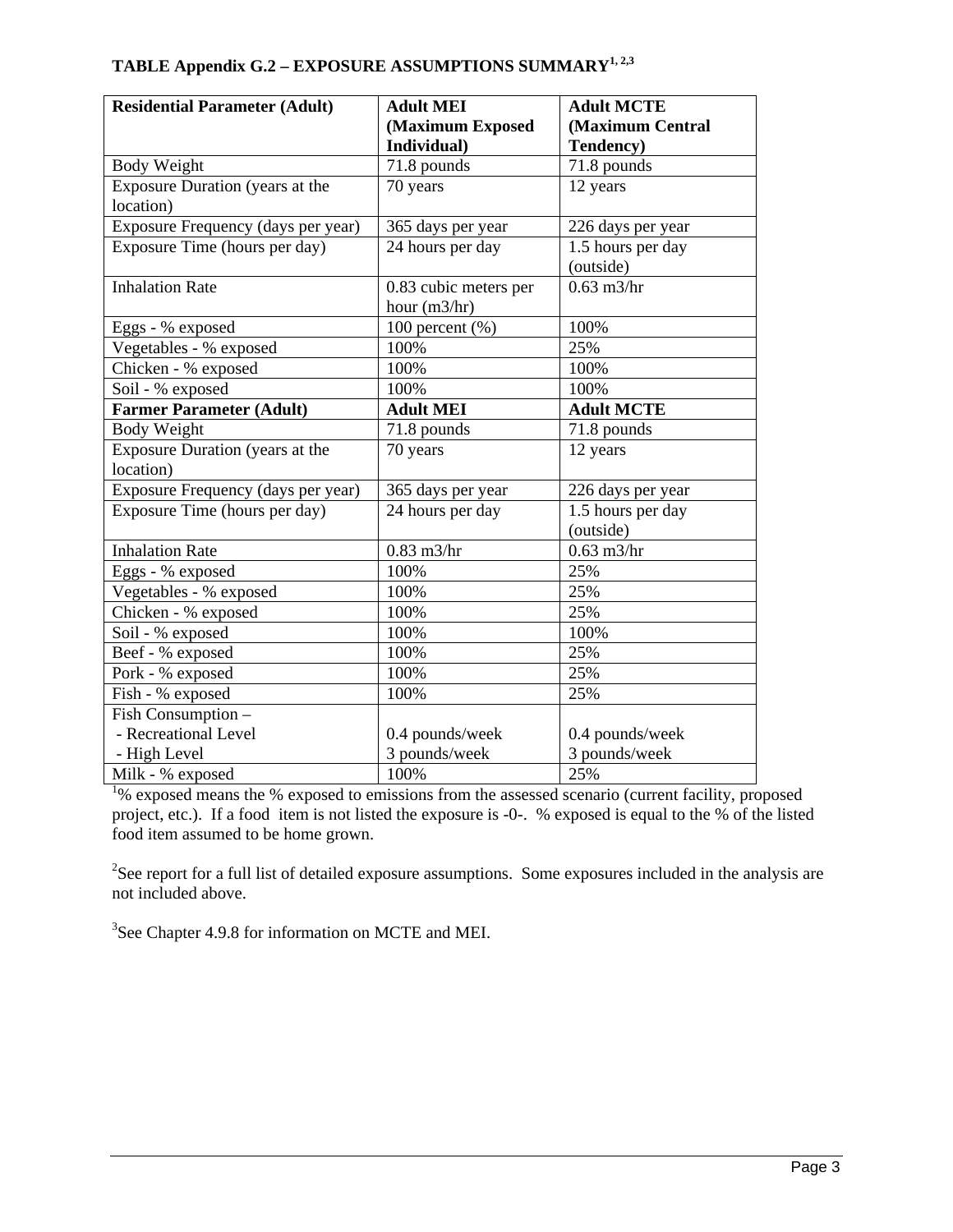The following tables present quantitative results of the various HHSRA analyses. Data has been rounded to 1 significant digit in most cases. Results for values at or above guidelines are listed to 2 significant digits. See Sections 4.9.8 and 5.13.1 for discussion of these data.

Results in the following tables are presented by location/receptor #. See Figure 4.9.8.1 for a map of these locations. See also Tables G.1 and G.2 for information on the type of receptor and exposure scenarios analyzed.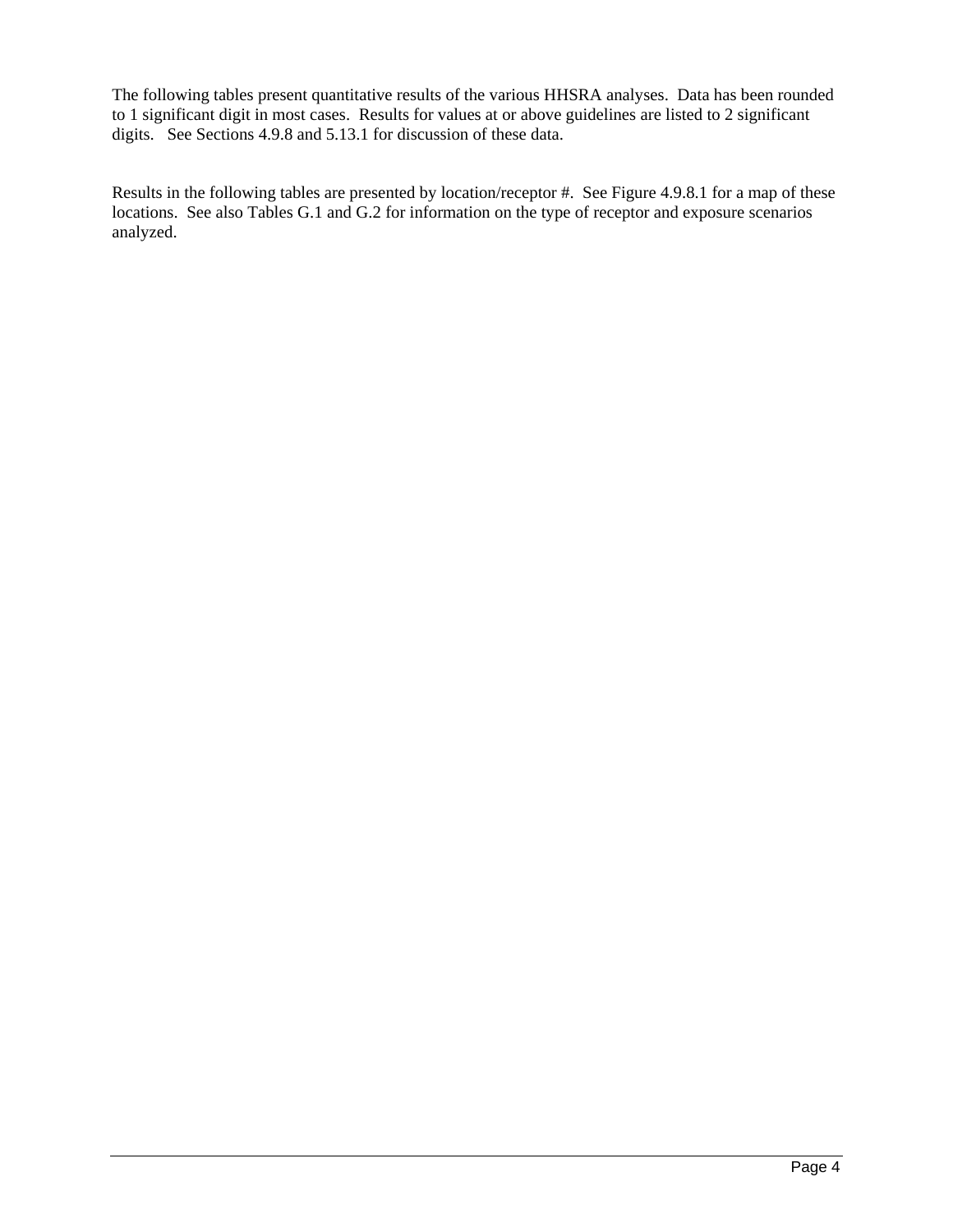| <b>Location</b><br>(Recep-<br>$tor)$ # | <b>MEI</b><br><b>Exposure</b><br>Cancer<br><b>Risk</b>         | <b>MCTE</b><br><b>Exposure</b><br>Cancer<br><b>Risk</b> | <b>Risk Driver</b><br><b>Information</b> at<br>Maximums-<br><b>Cancer</b> | <b>MEI</b><br><b>Exposure</b><br><b>Non-Cancer</b><br><b>Hazard Index</b> | <b>MCTE</b><br><b>Exposure</b><br><b>Non-Cancer</b><br><b>Hazard Index</b> | Lake (for high level fish<br>consumption) |  |  |  |  |
|----------------------------------------|----------------------------------------------------------------|---------------------------------------------------------|---------------------------------------------------------------------------|---------------------------------------------------------------------------|----------------------------------------------------------------------------|-------------------------------------------|--|--|--|--|
|                                        | FISHER - Residential exposure with/high level fish consumption |                                                         |                                                                           |                                                                           |                                                                            |                                           |  |  |  |  |
| 8                                      | $1.8 E-5$                                                      | $0.03 E-5$                                              | Dioxins/Furans;<br>PAHs; Arsenic<br>Fish Pathway                          | 0.1                                                                       | 0.04                                                                       | Kelly                                     |  |  |  |  |
| 21                                     | $0.8 E-5$                                                      | $0.009 E-5$                                             |                                                                           | 0.05                                                                      | 0.004                                                                      | Swan                                      |  |  |  |  |
| 1                                      | $0.5 E-5$                                                      | $0.009 E-5$                                             |                                                                           | 0.1                                                                       | 0.01                                                                       | Horsehead                                 |  |  |  |  |
| 17                                     | $0.3 E-5$                                                      | $0.004 E-5$                                             |                                                                           | 0.08                                                                      | 0.004                                                                      | O-Brien                                   |  |  |  |  |
| 22                                     | $0.01 E-5$                                                     | $0.003 E-5$                                             |                                                                           | 0.02                                                                      | 0.005                                                                      | Coons                                     |  |  |  |  |
|                                        |                                                                |                                                         | FARMER - Farmer exposure with/recreational level fish consumption         |                                                                           |                                                                            |                                           |  |  |  |  |
| 9                                      | $2.5E-5$<br><b>Overall</b><br><b>Maximum</b><br><b>MEI</b>     | $0.07E - 5$<br>Overall<br>Maximum<br><b>MCTE</b>        | Dioxins/Furans;<br>Arsenic;<br>Milk pathway                               | 0.2                                                                       | 0.06                                                                       |                                           |  |  |  |  |
| 16                                     | $1.5 E-5$                                                      | $0.05 E-5$                                              |                                                                           | 0.2                                                                       | 0.05                                                                       |                                           |  |  |  |  |
| $\overline{2}$                         | $0.95E - 5$                                                    | $0.03 E-5$                                              |                                                                           | 0.1                                                                       | 0.03                                                                       |                                           |  |  |  |  |
| 19                                     | $0.5 E-5$                                                      | $0.02 E-5$                                              |                                                                           | 0.07                                                                      | 0.02                                                                       |                                           |  |  |  |  |
| 5                                      | $0.4 E-5$                                                      | $0.01 E-5$                                              |                                                                           | 0.06                                                                      | 0.01                                                                       |                                           |  |  |  |  |
| 20                                     | $0.2 E-5$                                                      | $0.005 E-5$                                             |                                                                           | 0.03                                                                      | 0.003                                                                      |                                           |  |  |  |  |

## **Table Appendix G.3 - SUMMARY OF RESULTS – EXISTING PERMITTED FACILITY**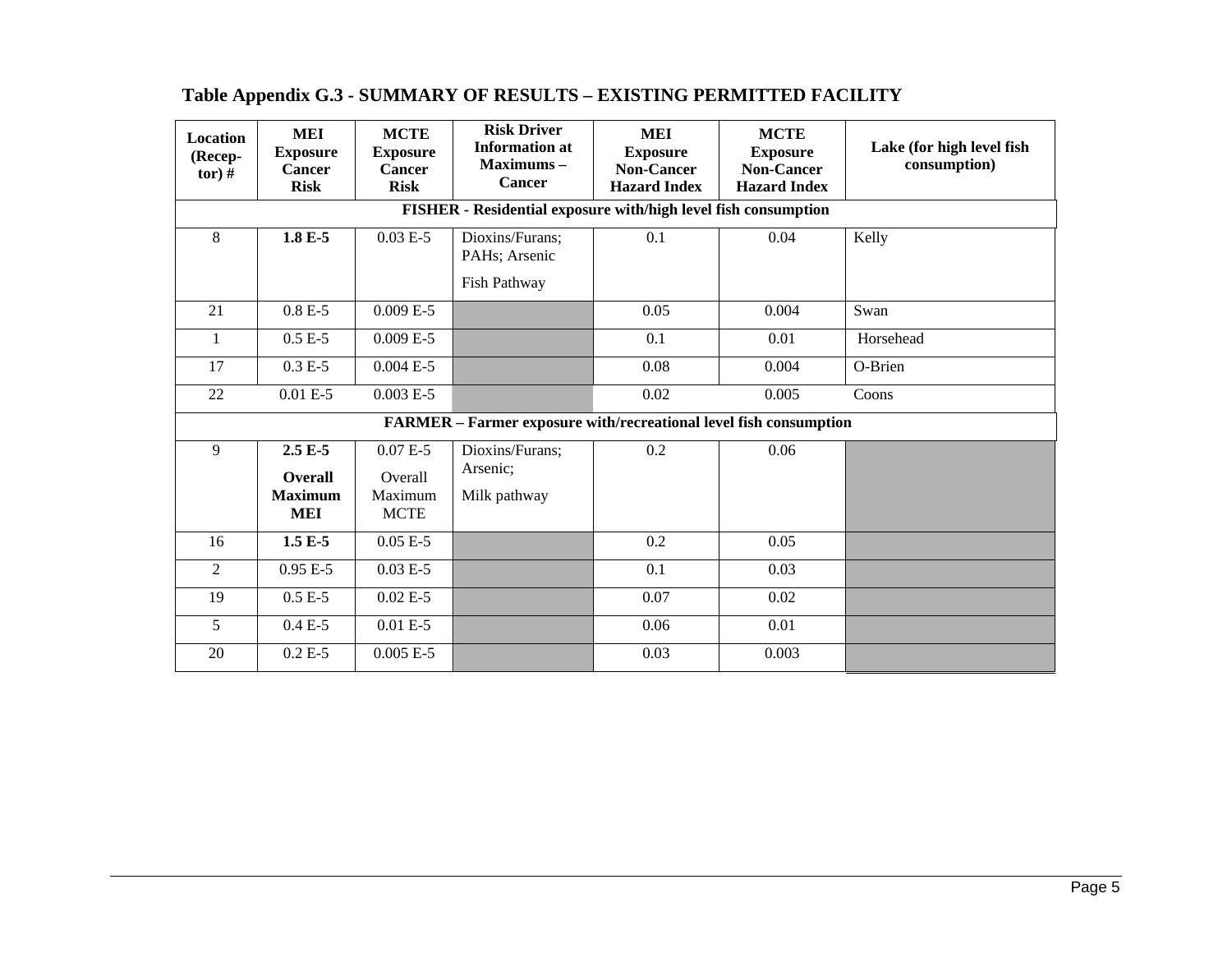| Location<br>(Recep-<br>$tor)$ # | <b>MEI</b><br><b>Exposure</b><br><b>Cancer</b><br><b>Risk</b> | <b>MCTE</b><br><b>Exposure</b><br><b>Cancer</b><br><b>Risk</b> | <b>Risk Driver</b><br><b>Information</b> at<br>Maximums-<br><b>Cancer</b> | <b>MEI</b><br><b>Exposure</b><br><b>Non-Cancer</b><br><b>Hazard Index</b> | <b>MCTE</b><br><b>Exposure</b><br><b>Non-Cancer</b><br><b>Hazard Index</b> | Lake (for high level fish<br>consumption) |
|---------------------------------|---------------------------------------------------------------|----------------------------------------------------------------|---------------------------------------------------------------------------|---------------------------------------------------------------------------|----------------------------------------------------------------------------|-------------------------------------------|
|                                 |                                                               |                                                                | RESIDENT - Residential exposure with/recreational level fish consumption  |                                                                           |                                                                            |                                           |
| $\overline{13}$                 | $1.4 E-5$                                                     | $0.06E - 5$                                                    | Arsenic;<br>Dioxins/Furans<br>Produce pathway                             | 0.2<br>Overall<br>Maximum<br><b>MEI</b>                                   | $\overline{0.1}$                                                           |                                           |
| 14                              | $1.0 E-5$                                                     | $0.04E - 5$                                                    |                                                                           | 0.2                                                                       | 0.2<br>Overall<br>Maximum<br><b>MCTE</b>                                   |                                           |
| 15                              | $0.9E - 5$                                                    | $0.04 E-5$                                                     |                                                                           | 0.2                                                                       | 0.09                                                                       |                                           |
| $\overline{4}$                  | $0.5 E-5$                                                     | $0.01 E-5$                                                     |                                                                           | 0.1                                                                       | 0.08                                                                       |                                           |
| $\tau$                          | $0.4 E-5$                                                     | $0.01 E-5$                                                     |                                                                           | 0.1                                                                       | 0.06                                                                       |                                           |
| 12                              | $0.4 E-5$                                                     | $0.01 E-5$                                                     |                                                                           | 0.08                                                                      | 0.04                                                                       |                                           |
| 3                               | $0.4 E-5$                                                     | $0.01 E-5$                                                     |                                                                           | 0.07                                                                      | 0.03                                                                       |                                           |
| 10                              | $0.4 E-5$                                                     | $0.007 E-5$                                                    |                                                                           | 0.04                                                                      | 0.01                                                                       |                                           |
| 18                              | $0.3 E-5$                                                     | $0.009 E-5$                                                    |                                                                           | 0.05                                                                      | 0.02                                                                       |                                           |
| 6                               | $0.3 E-5$                                                     | $0.006E - 5$                                                   |                                                                           | 0.04                                                                      | 0.009                                                                      |                                           |
| 11                              | $0.2 E-5$                                                     | $0.004 E-5$                                                    |                                                                           | 0.03                                                                      | 0.009                                                                      |                                           |
| Guide-<br>$line*$               | $1 E-5$                                                       | $1 E-5$                                                        | NA                                                                        | $\boldsymbol{l}$                                                          | $\boldsymbol{l}$                                                           | NA                                        |

#### **Table Appendix G.3 - SUMMARY OF RESULTS – EXISTING PERMITTED FACILITY (continued)**

#### \*Guidelines:

 $1 E-5 = 1$  in  $100,000 -$  for carcinogens Hazard Index (HI) of 1.0 for noncarcinogens

Data Source: Appendix B: February 2009 HHSRA See Chapter 4.9.8 for information on MCTE and MEI Exposure Scenarios MEI=Maximally Exposed Individual; MCTE=Maximum Central Tendency Exposure

Note - Results listed represent the worst case for the exposure scenario assessed at that receptor; the lake used for high level fishers is noted.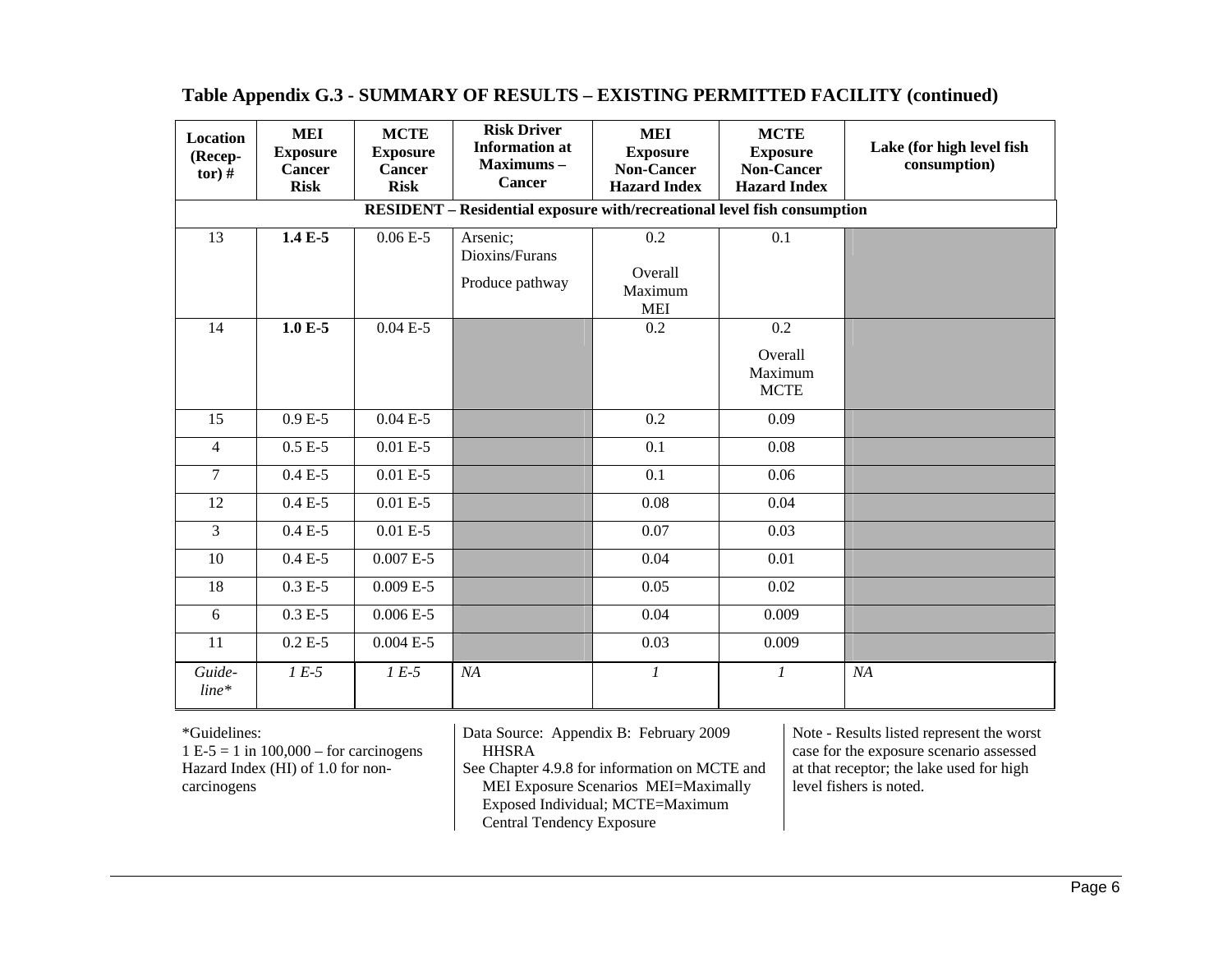| Loc ation<br>(Recep-<br>$tor)$ # | <b>MEI</b><br><b>Exposure</b><br><b>Cancer</b><br><b>Risk</b> | <b>MCTE</b><br><b>Exposure</b><br><b>Cancer</b><br><b>Risk</b> | <b>Risk Driver</b><br><b>Information at</b><br>Maximums-<br><b>Cancer</b> | <b>MEI</b><br><b>Exposure</b><br><b>Non-Cancer</b><br><b>Hazard Index</b> | <b>MCTE</b><br><b>Exposure</b><br><b>Non-Cancer</b><br><b>Hazard Index</b> | <b>Lake Assessed for High level</b><br>fish consumption |
|----------------------------------|---------------------------------------------------------------|----------------------------------------------------------------|---------------------------------------------------------------------------|---------------------------------------------------------------------------|----------------------------------------------------------------------------|---------------------------------------------------------|
|                                  |                                                               |                                                                | FISHER - Residential Exposure with/high level fish consumption            |                                                                           |                                                                            |                                                         |
| 8                                | $0.3 E-5$                                                     | $0.003 E-5$                                                    |                                                                           | 0.5 MMREM                                                                 | 0.02                                                                       | Kelly                                                   |
| 21                               | $0.1 E-5$                                                     | $0.002 E-5$                                                    |                                                                           | 0.2 MMREM                                                                 | 0.002                                                                      | Swan                                                    |
| $\mathbf{1}$                     | $0.09E - 5$                                                   | $0.0009 E-5$                                                   |                                                                           | 0.1 MMREM                                                                 | 0.0009                                                                     | Horsehead                                               |
| 17                               | $\overline{0.06}$ E-5                                         | $0.0006 E-5$                                                   |                                                                           | 0.08 MMREM                                                                | 0.002                                                                      | O-Brien                                                 |
| 22                               | $0.02 E-5$                                                    | $0.0002 E-5$                                                   |                                                                           | 0.08 MMREM                                                                | 0.002                                                                      | Coons                                                   |
|                                  |                                                               |                                                                | FARMER - Farmer exposure with/recreational level fish consumption         |                                                                           |                                                                            |                                                         |
| 9                                | $0.4E - 5$<br>Overall<br>Maximum<br>MEI                       | $0.01 E-5$<br>Overall<br>Maximum<br><b>MCTE</b>                | Dioxins/Furans;<br>Arsenic:<br>Milk pathway                               | 0.09                                                                      | 0.03                                                                       |                                                         |
| $\overline{2}$                   | $0.2 E-5$                                                     | $0.004 E-5$                                                    |                                                                           | 0.05                                                                      | 0.01                                                                       |                                                         |
| 5                                | $0.08E - 5$                                                   | $0.002 E-5$                                                    |                                                                           | 0.03                                                                      | 0.005                                                                      |                                                         |
| 16                               | $0.2 E-5$                                                     | $0.007 E-5$                                                    |                                                                           | 0.07                                                                      | 0.02                                                                       |                                                         |
| 19                               | $0.08E - 5$                                                   | $0.002 E-5$                                                    |                                                                           | 0.04                                                                      | 0.007                                                                      |                                                         |
| 20                               | $0.03 E-5$                                                    | $0.0007 E-5$                                                   |                                                                           | 0.02                                                                      | 0.002                                                                      |                                                         |

## **Table Appendix G.4 - SUMMARY OF RESULTS – PROPOSED PROJECT ALONE**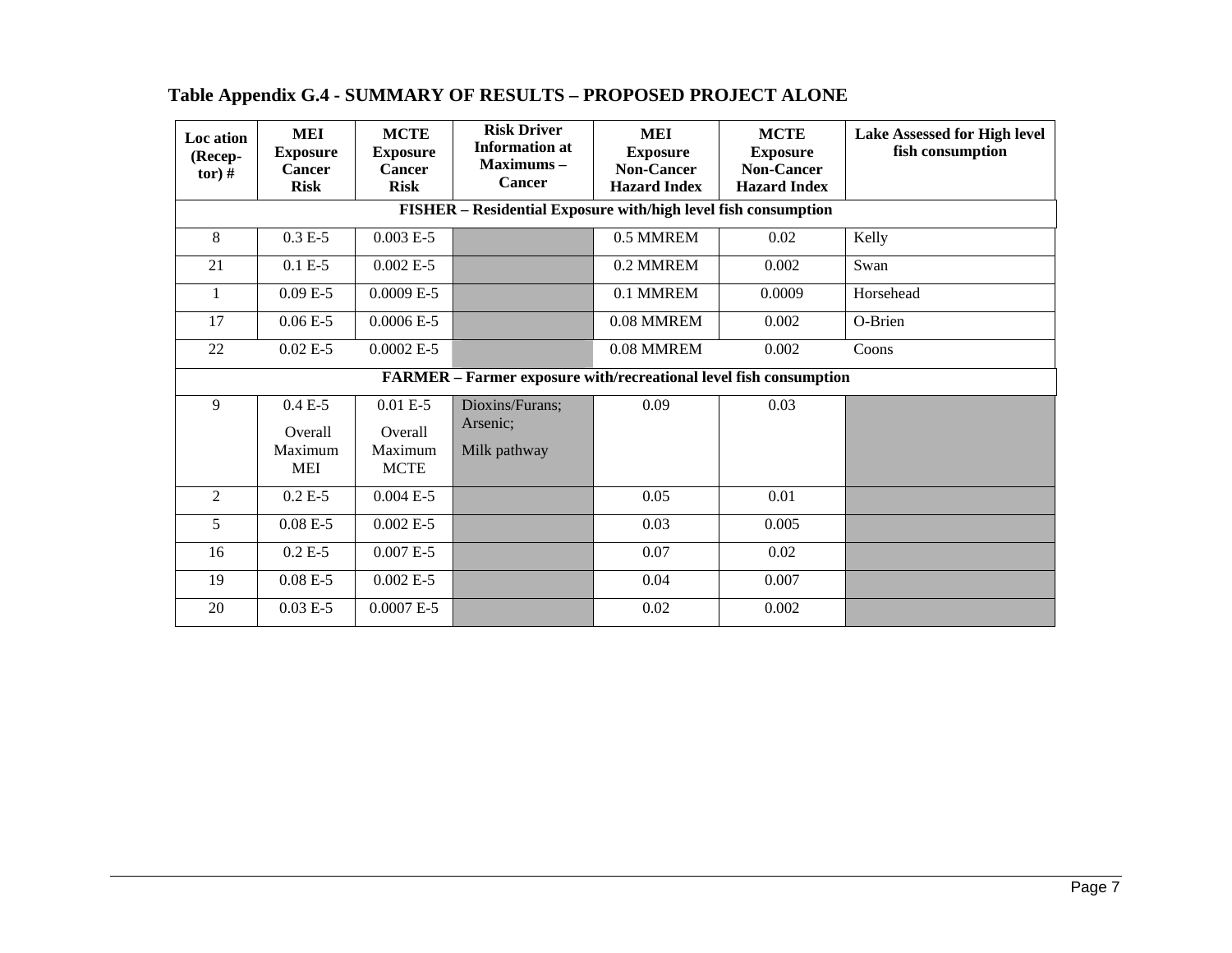| Locatio<br>$\mathbf n$<br>(Recep<br>-tor) $#$ | MEI<br><b>Cancer</b><br><b>Risk</b>                                      | <b>MCTE</b><br><b>Cancer</b><br><b>Risk</b> | <b>Risk Driver</b><br><b>Information</b> at<br>Maximums-<br><b>Cancer</b> | <b>MEI</b><br><b>Non-Cancer</b><br><b>Hazard Index</b> | <b>MCTE</b><br><b>Non-Cancer</b><br><b>Hazard Index</b> | <b>Lake Assessed for High level</b><br>fish consumption |  |  |  |  |
|-----------------------------------------------|--------------------------------------------------------------------------|---------------------------------------------|---------------------------------------------------------------------------|--------------------------------------------------------|---------------------------------------------------------|---------------------------------------------------------|--|--|--|--|
|                                               | RESIDENT - Residential exposure with/recreational level fish consumption |                                             |                                                                           |                                                        |                                                         |                                                         |  |  |  |  |
| 14                                            | $0.2 E-5$                                                                | $0.005 E-5$                                 |                                                                           | 0.1                                                    | $\overline{0.02}$                                       |                                                         |  |  |  |  |
| $\overline{4}$                                | $0.1 E-5$                                                                | $0.002 E-5$                                 |                                                                           | 0.07                                                   | 0.04<br>Overall<br>Maximum<br><b>MCTE</b>               |                                                         |  |  |  |  |
| 13                                            | $0.09 E - 5$                                                             | $0.002 E-5$                                 |                                                                           | 0.07                                                   | 0.03                                                    |                                                         |  |  |  |  |
| $\overline{7}$                                | $0.08E - 5$                                                              | $0.002 E-5$                                 |                                                                           | 0.06                                                   | 0.03                                                    |                                                         |  |  |  |  |
| 15                                            | $0.07E - 5$                                                              | $0.002 E-5$                                 |                                                                           | 0.05                                                   | 0.02                                                    |                                                         |  |  |  |  |
| 10                                            | $0.06E - 5$                                                              | $0.001 E-5$                                 |                                                                           | 0.03                                                   | 0.006                                                   |                                                         |  |  |  |  |
| 12                                            | $0.06E - 5$                                                              | $0.001 E-5$                                 |                                                                           | 0.04                                                   | 0.02                                                    |                                                         |  |  |  |  |
| $\overline{3}$                                | $0.05 E-5$                                                               | $0.001 E-5$                                 |                                                                           | 0.03                                                   | 0.01                                                    |                                                         |  |  |  |  |
| 6                                             | $0.05 E-5$                                                               | $0.0009 E-5$                                |                                                                           | 0.02                                                   | 0.004                                                   |                                                         |  |  |  |  |
| 18                                            | $0.04 E-5$                                                               | $0.0008 E-5$                                |                                                                           | 0.03                                                   | 0.009                                                   |                                                         |  |  |  |  |
| 11                                            | $0.03 E-5$                                                               | $0.0005 E-5$                                |                                                                           | 0.02                                                   | 0.004                                                   |                                                         |  |  |  |  |
| Guide-<br>$line*$                             | $1 E-5$                                                                  | $1 E-5$                                     | NA                                                                        | $\boldsymbol{l}$                                       | 1                                                       | NA                                                      |  |  |  |  |

#### **Table Appendix G.4 - SUMMARY OF RESULTS – PROPOSED PROJECT ALONE (continued)**

\*Guidelines:

 $1 E-5 = 1$  in  $100,000 -$  for carcinogens Hazard Index (HI) of 1.0 for noncarcinogens

Data Source: Appendix B: February 2009 HHSRA

See Chapter 4.9.8 for information on MCTE and MEI Exposure Scenarios MEI=Maximally Exposed Individual; MCTE=Maximum Central Tendency Exposure

Note - Results listed represent the worst case for the exposure scenario assessed at that receptor; the lake used for high level fishers is noted.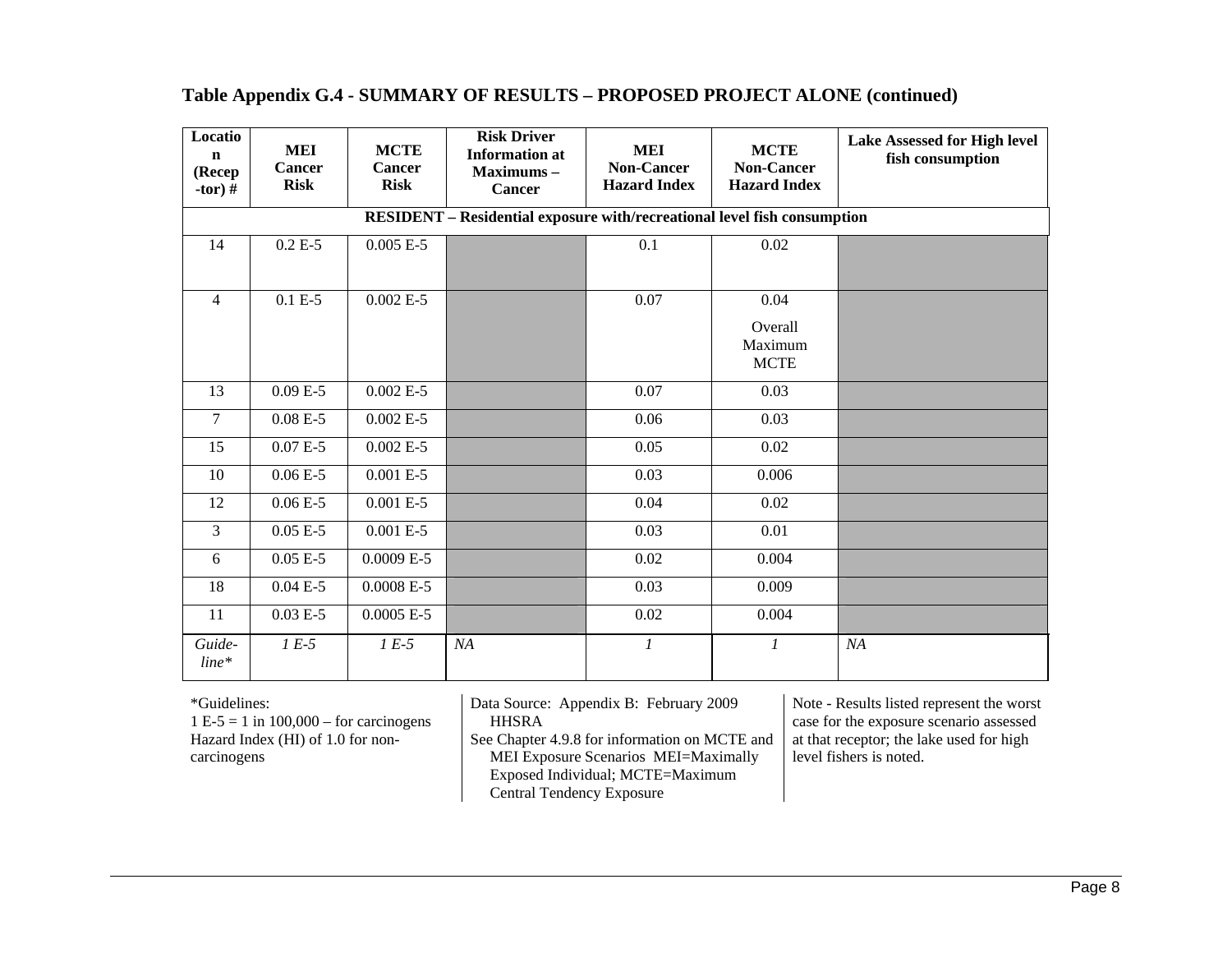| Location<br>(Recep-<br>$tor)$ # | MEI<br><b>Cancer</b><br><b>Risk</b>                                | <b>MCTE</b><br>Cancer<br><b>Risk</b>                         | <b>Risk Driver</b><br><b>Information at</b><br>$Maximum -$<br><b>Cancer</b> | <b>MEI Non-Cancer</b><br><b>Hazard Index</b> | <b>MCTE Non-</b><br><b>Cancer Hazard</b><br><b>Index</b> | <b>Lake Assessed for High</b><br>Level fish consumption |  |  |  |  |
|---------------------------------|--------------------------------------------------------------------|--------------------------------------------------------------|-----------------------------------------------------------------------------|----------------------------------------------|----------------------------------------------------------|---------------------------------------------------------|--|--|--|--|
|                                 | FISHER - Residential exposure with/high level fish consumption     |                                                              |                                                                             |                                              |                                                          |                                                         |  |  |  |  |
| 8                               | 2.1 E-5                                                            | $0.03 E-5$                                                   | Dioxins/Furans;<br>PAHs; Arsenic<br>Fish Pathway                            | 0.5 MMREM                                    | 0.05                                                     | Kelly                                                   |  |  |  |  |
| 21                              | $0.9E - 5$                                                         | $0.01 E-5$                                                   |                                                                             | 0.2 MMREM                                    | 0.006                                                    | Swan                                                    |  |  |  |  |
|                                 | $0.6E - 5$                                                         | $0.01 E-5$                                                   |                                                                             | 0.1 MMREM                                    | 0.02                                                     | Horsehead                                               |  |  |  |  |
| 17                              | $0.4 E-5$                                                          | $0.005 E-5$                                                  |                                                                             | 0.08 MMREM                                   | 0.007                                                    | O'Brien                                                 |  |  |  |  |
| 22                              | $0.02 E-5$                                                         | $0.003 E-5$                                                  |                                                                             | 0.08 MMREM                                   | 0.007                                                    | Coons                                                   |  |  |  |  |
|                                 |                                                                    |                                                              | <b>FARMER</b> - Farmer exposure with/recreational level fish consumption    |                                              |                                                          |                                                         |  |  |  |  |
| 9                               | 3.0 E-5<br>Overall<br><b>Maximum</b><br>for<br>maximum<br>exposure | $0.09E - 5$<br>Overall<br>Maximum<br>for typical<br>exposure | Dioxins/Furans;<br>Arsenic;<br>Milk pathway                                 | 0.3                                          | 0.09                                                     |                                                         |  |  |  |  |
| 16                              | 1.8 E-5                                                            | $0.06E - 5$                                                  |                                                                             | 0.2                                          | 0.07                                                     |                                                         |  |  |  |  |
| $\overline{2}$                  | 1.1 E-5                                                            | $0.04 E-5$                                                   |                                                                             | 0.2                                          | 0.04                                                     |                                                         |  |  |  |  |
| 19                              | $0.6E - 5$                                                         | $0.02 E-5$                                                   |                                                                             | 0.1                                          | 0.02                                                     |                                                         |  |  |  |  |
| 5                               | $0.5 E-5$                                                          | $0.02 E-5$                                                   |                                                                             | 0.09                                         | 0.02                                                     |                                                         |  |  |  |  |
| 20                              | $0.2 E-5$                                                          | $0.005 E-5$                                                  |                                                                             | 0.04                                         | 0.004                                                    |                                                         |  |  |  |  |

# **Table Appendix G.5 - SUMMARY OF RESULTS – POST PROJECT TOTAL FACILITY**